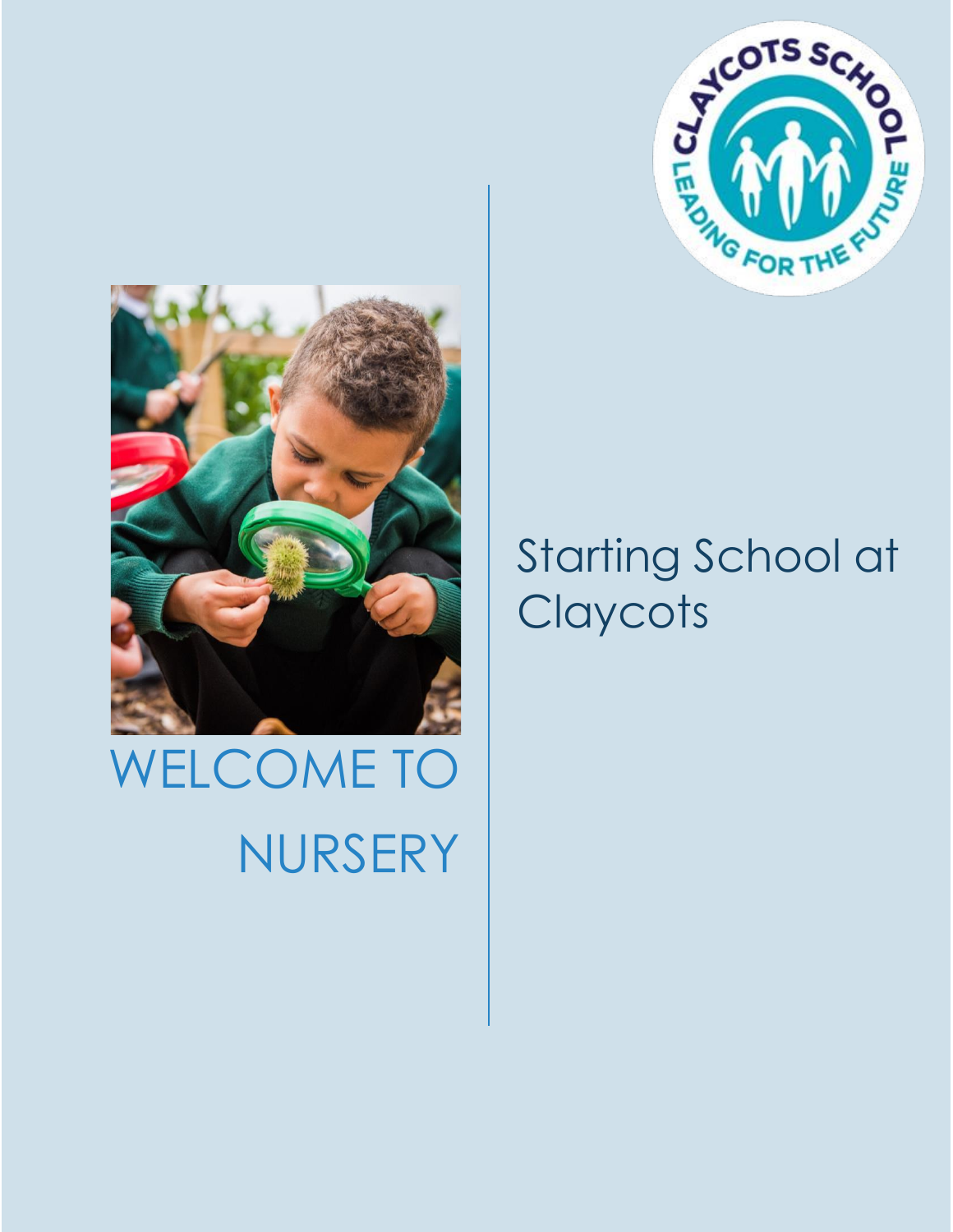Welcome to Claycots School Nursery and thank you for choosing our school.

At Claycots we are passionate about Early Years and ensuring that children have the very best start to their school life so that they are able to fulfill their potential later on. We believe that every child can make progress, if they are given the right support.

All children learn more in the period from birth to five years old than at any other time in their lives and during the Nursery year you will see your child develop quickly in all areas - academically, socially and emotionally. We aim to provide a secure and nurturing environment where children can flourish, gain independence and confidence and learn new skills.

Claycots is a good school with an enormous amount of potential to improve further and a positive staff team who are committed to ensuring that outcomes for our children are the best that they can be. This is a really exciting time for our school as we look towards the future.

This booklet should provide you with some of the essential information that you will need before your child starts with us. However, should you have any questions please do not hesitate to contact the school using the contact details provided at the end of this booklet.

We look forward to welcoming you and your child in September!

# Our School Values

At Claycots, we have four core school values. These values underpin our approach to learning, the way we treat one another and provide an environment that can prepare our children to be confident, happy individuals ready to make a positive contribution to society when they leave us.

**Curiosity** 

**Kindness** 

Respect

#### **Integrity**

We expect our whole school community to uphold these values and to work together to ensure that the needs of the children are at the heart of everything we do.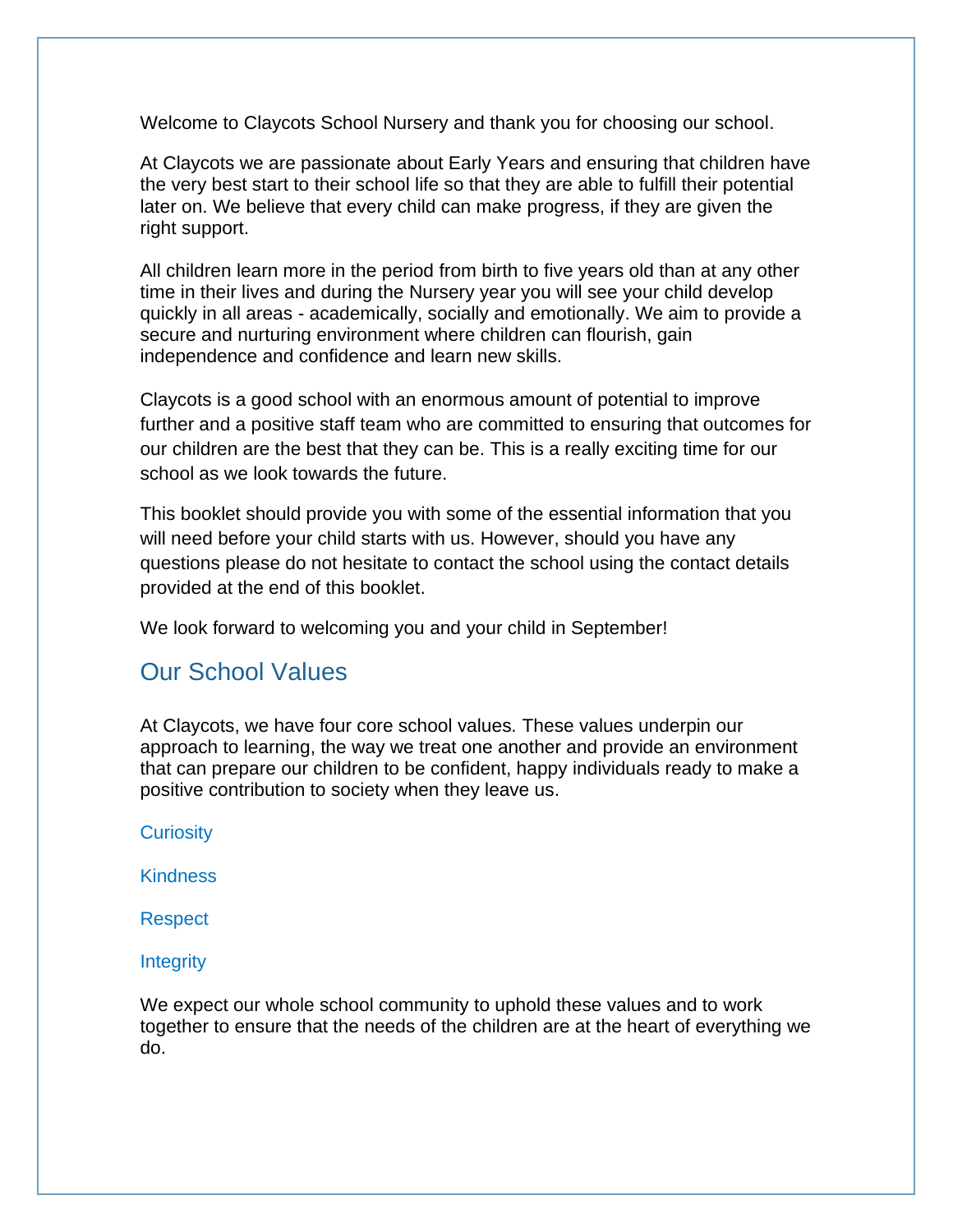# The School Day

School timings for Nursery:

8.30am to 11.30am - Morning Session 12.30pm to 3.30pm - Afternoon Session 9.00am to 3.00pm - 30 Hours plus an additional cost of £2.30 for lunch 8.30am to 3.30pm - 30 Hours plus an additional hour at a cost of £7.00 per session plus £2.30 for lunch.

#### Being on time

Children arriving after this time should enter school via the office and are recorded as late.

#### Regular attendance

Regular attendance is vital for your child to make good progress academically and socially. We expect all children to aim for attendance of at least 95%.

If your child comes to school regularly they will enjoy their learning and make good progress. School is preparation for life. Help your child to do well by ensuring prompt and regular attendance.

*If your child is ill, please ring the school office at 8:00am and leave a message on the school's answer machine providing your child's name, class and reason for absence.*

We recognize the importance of consistent attendance in Nursery. Wherever possible we ask that holidays are booked during school holiday time and not term time.

## School Uniform

In Nursery, school uniform is optional. If you do choose uniform for your child, the requirements are as follows:

White shirt, blouse or polo-shirt School tie (non-compulsory) Grey trousers or a grey skirt or dress Green jumper or cardigan White or grey socks or tights Black school shoes – no boots or trainers

In the summer, children may choose to wear grey shorts or a green check dress.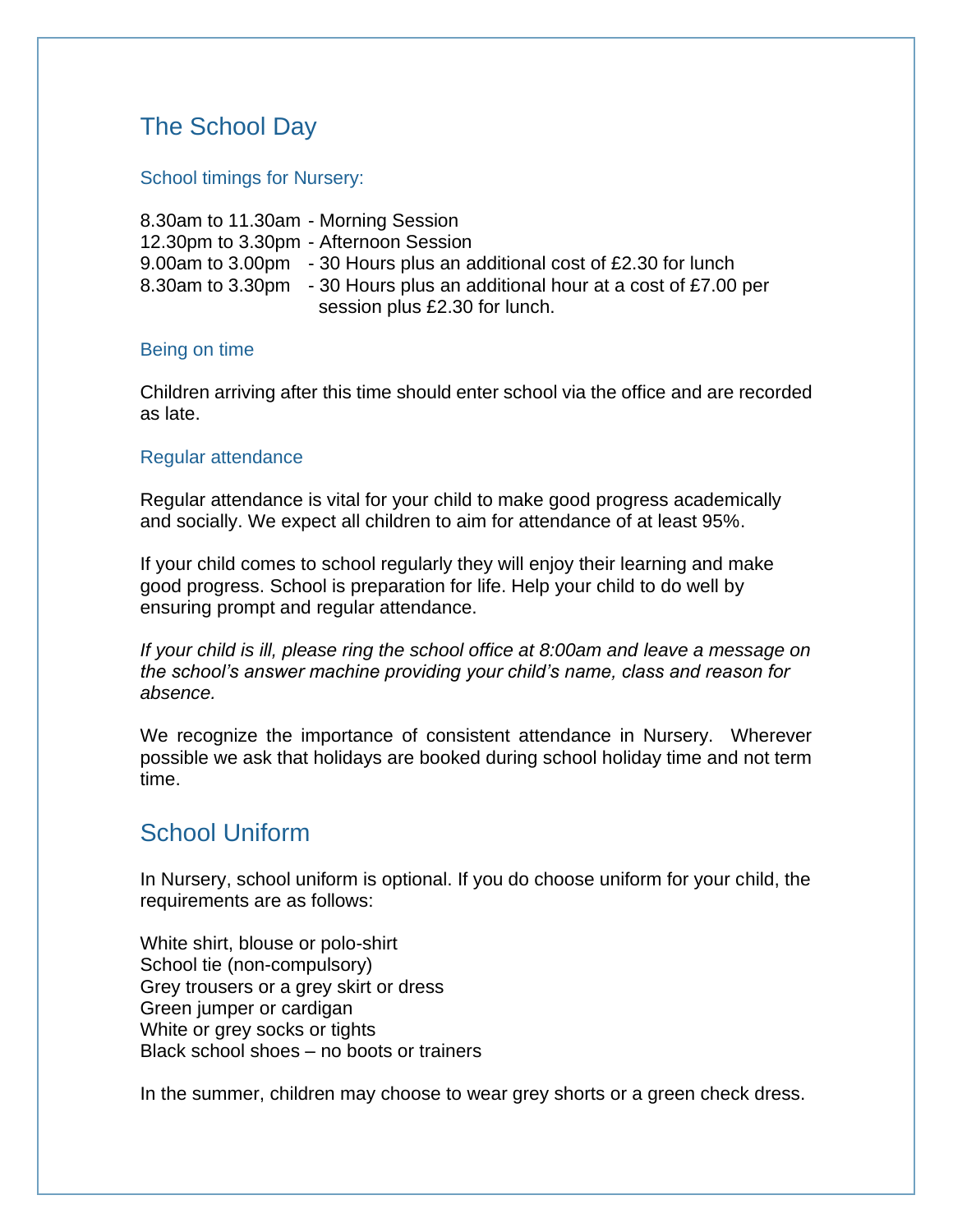\*Your child will be provided with a free school bag\*.

If you wish to purchase branded uniform, this can be purchased through School Days Direct either via the website http://www.schooldaysdirect.co.uk or directly from the shop

School Days Direct Ltd 20A Buckingham Avenue Slough Trading Estate Slough SL<sub>1</sub> 4QA

Tel (01628) 665353 [info@schooldaysdirect.co.uk](mailto:info@schooldaysdirect.co.uk) [www.schooldaysdirect.co.uk](http://www.schooldaysdirect.co.uk/)

#### *\*\****PLEASE MAKE SURE THAT ALL UNIFORM ANDP PE KIT IS CLEARLY NAMED, INLCUDING SOCKS AND SHOES \*\*\***

#### **Hair**

Please help your child to keep their hair neat and tidy by tying or clipping it back if it is long.

#### **Jewellery**

Please do not allow your child to wear, or bring, items of jewellery to school. If your child has pierced ears, only studs may be worn. Studs should be removed for P.E. and Games, so should only be worn if your child knows how to remove them and is able to keep them safe. We cannot take responsibility for any loss or damage to jewellery worn or brought to school by children.

#### Spare clothes

Please help prepare your child for starting at Nursery by encouraging them to be independent with toileting. Nursery staff are happy to support you with the toilet training process and If you have any concerns about your child please speak to their teacher.

We fully understand that accidents can and do occur and we ask that you send in spare clothes in a named bag so we can change children if necessary.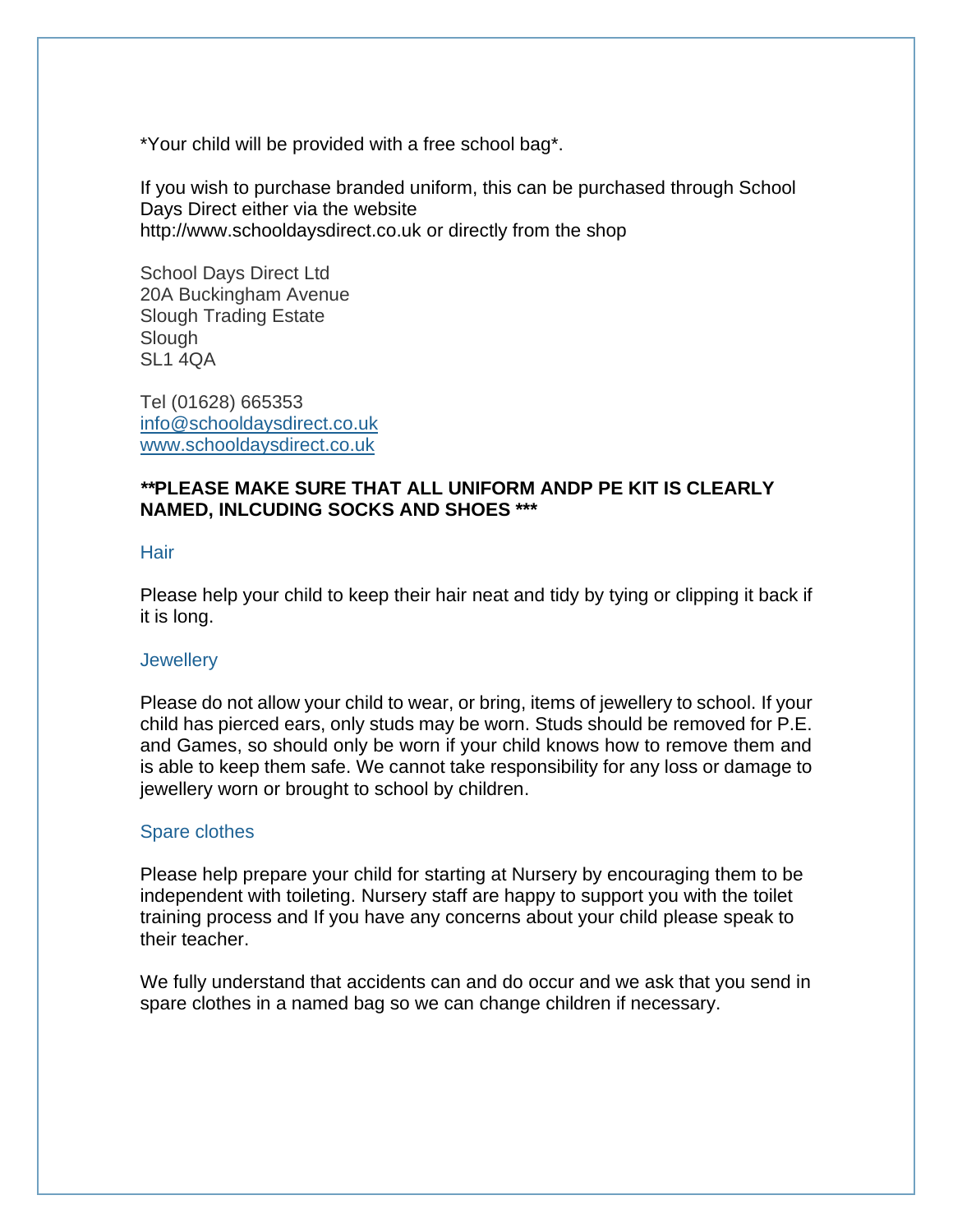# **Security**

At Claycots children come first. Their safety is our priority. The headteacher, staff and governors are aware of their responsibility to ensure that all members of the Claycots community feel safe and secure when they are on the premises.

To ensure security, the school operates the following systems:

- All visitors must report to reception upon arriving. This includes parental enquires. Parents must not enter school via classrooms and doors other than the main reception area.
- All visitors must wear a visitor lanyard all times. Staff are aware of their responsibility to question anyone who appears to have no authorisation to be on the school premises.
- We will not allow children to leave the school with adults whom we are not expecting. If a parent has arranged for someone else to collect their child, the school must be informed.

#### **Concerns**

We hope that you will find a warm welcome at Claycots School but are always here to help with any questions or problems that arise. If you wish to raise any concerns we ask that you speak to your child's teacher in the first instance. If this does not resolve the situation you will be referred to the Year Leader and following this, if necessary, a member of the Senior Leadership Team.

## Parent Pay

Our school operates a cashless system through Parent Pay.

#### ParentPay enables you to:

- enables you to pay for lunches, school trips and other items such as uniform and clubs
- offers a highly secure payment site
- gives you a history of all the payments you have made
- allows you to create a single account login across all your children that attend a Parent Pay school
- shows you all items available for payment relevant to each of your children
- emails a receipt of your payment to the email address you register
- offers you the ability to set automated email/SMS payment reminders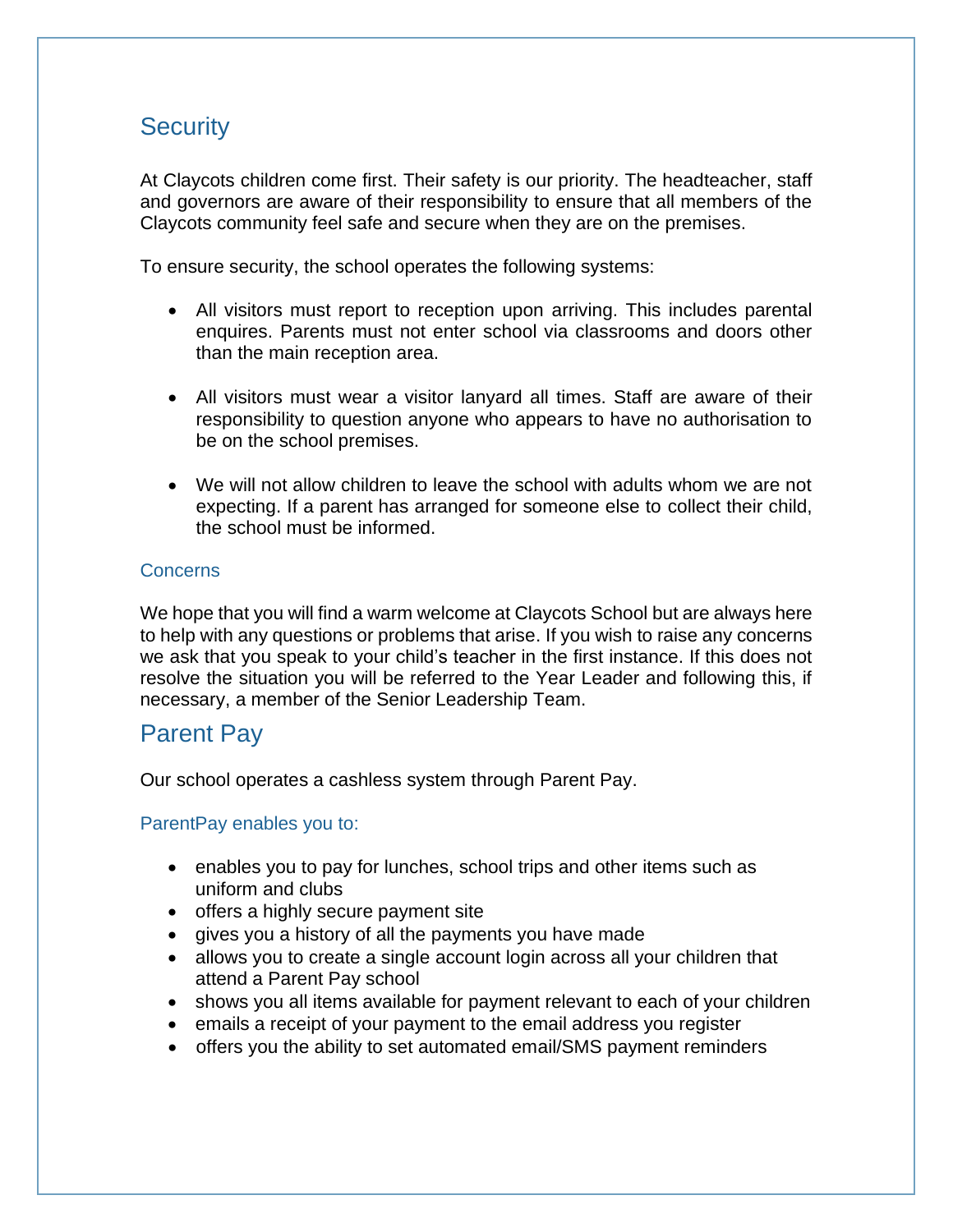We will send you an activation letter containing your activation details to enable you to set up your Parent Pay account.

If you have more than one child at a Parent Pay school/s you can add them to a single account, providing one login for all children at Parent Pay schools.

#### **Drinks**

Water is provided throughout the day. During lunchtimes, water and milk are the only drinks available to pupils.

# The Nursery Year

In Nursery children follow the Early Years Foundation Stage curriculum. Children develop independence and a love of learning through a combination of structured play and adult led activities. By being curious and exploring children make links between their learning and therefore develop their knowledge, skills and understanding across all areas of development.

In Nursery, we start to teach children phonics and early reading and writing - you can find out more about this in the Autumn Term parent information meeting.

Children are able to move freely around the Nursery provision for some parts of the session. During this time, they can take part in activities of their choosing. We match the play and resources to individual needs and interests so it is purposeful. This allows children to extend their learning and explore their ideas in all areas of the curriculum.

The learning environment is arranged to provide an orderly, calm and stimulating space in which children can independently find, use and return the resources they require.

#### Outside Play

All the children go outside as part of our learning. This is just as important as indoor play. The children go outside every day and so we encourage parents to send in a waterproof coat and wellington boots for those rainy days we often experience! If we are lucky to have sun, they will need sun cream applied before coming into school and a named sun hat.